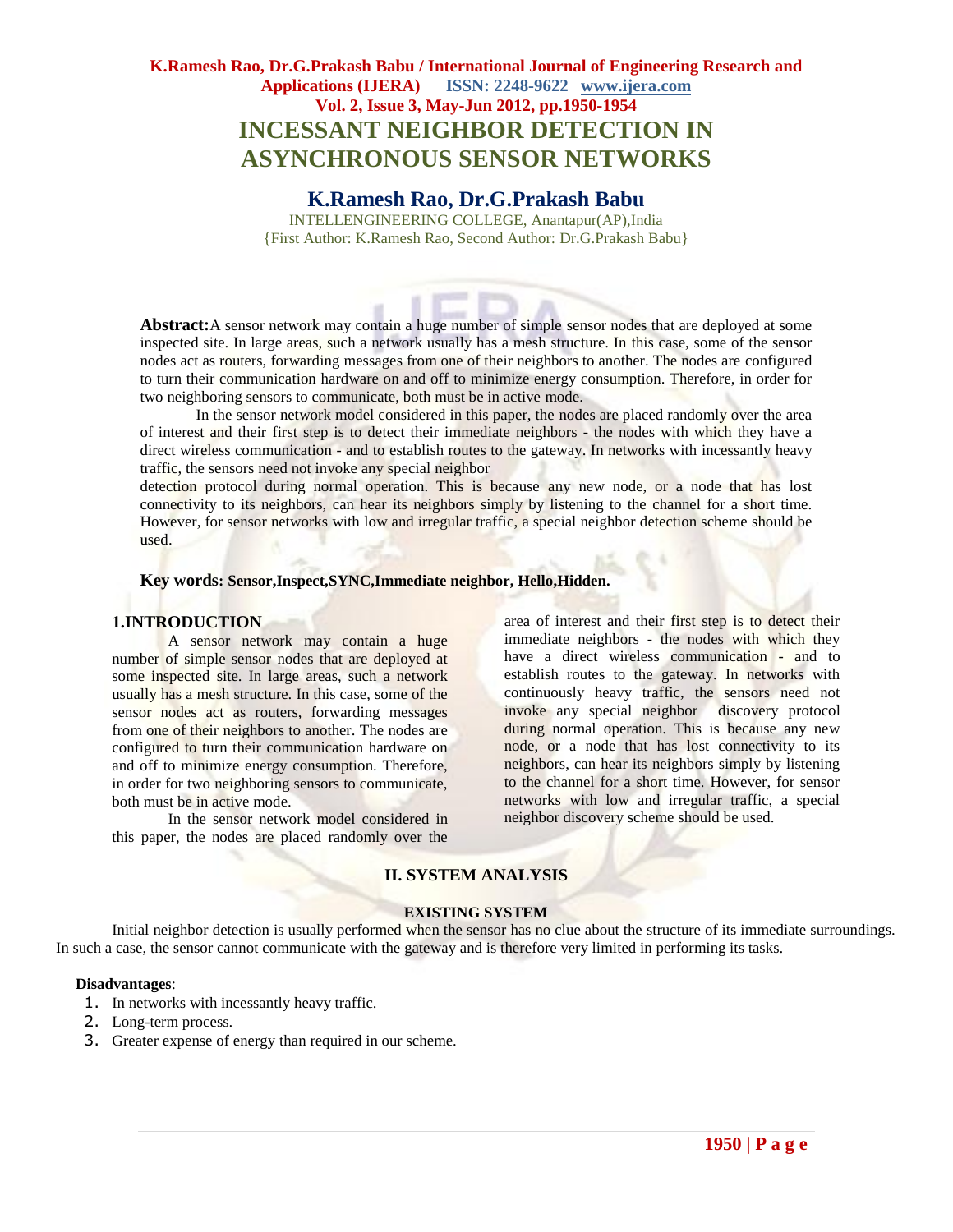## **PROPOSED SYSTEM**

We distinguish between neighbor detection during sensor network initialization and incessant neighbor detection. We focus on the latter and view it as a joint task of all the nodes in every connected segment. Each sensor employs a simple protocol in a coordinate effort to reduce power consumption without increasing the time required to detect hidden sensors.

#### **Advantages:**

- 1. Detect their immediate neighbors.
- 2. Message does not collide with another.
- 3. Every node discovers its hidden neighbors independently.

# **III. SYSTEM DESIGN**

#### **Data Flow Diagram / Use Case Diagram / Flow Diagram**

The DFD is also called as bubble chart. It is a simple graphical formalism that can be used to represent a system in terms of the input data to the system, various processing carried out on these data, and the output data is generated by the system.

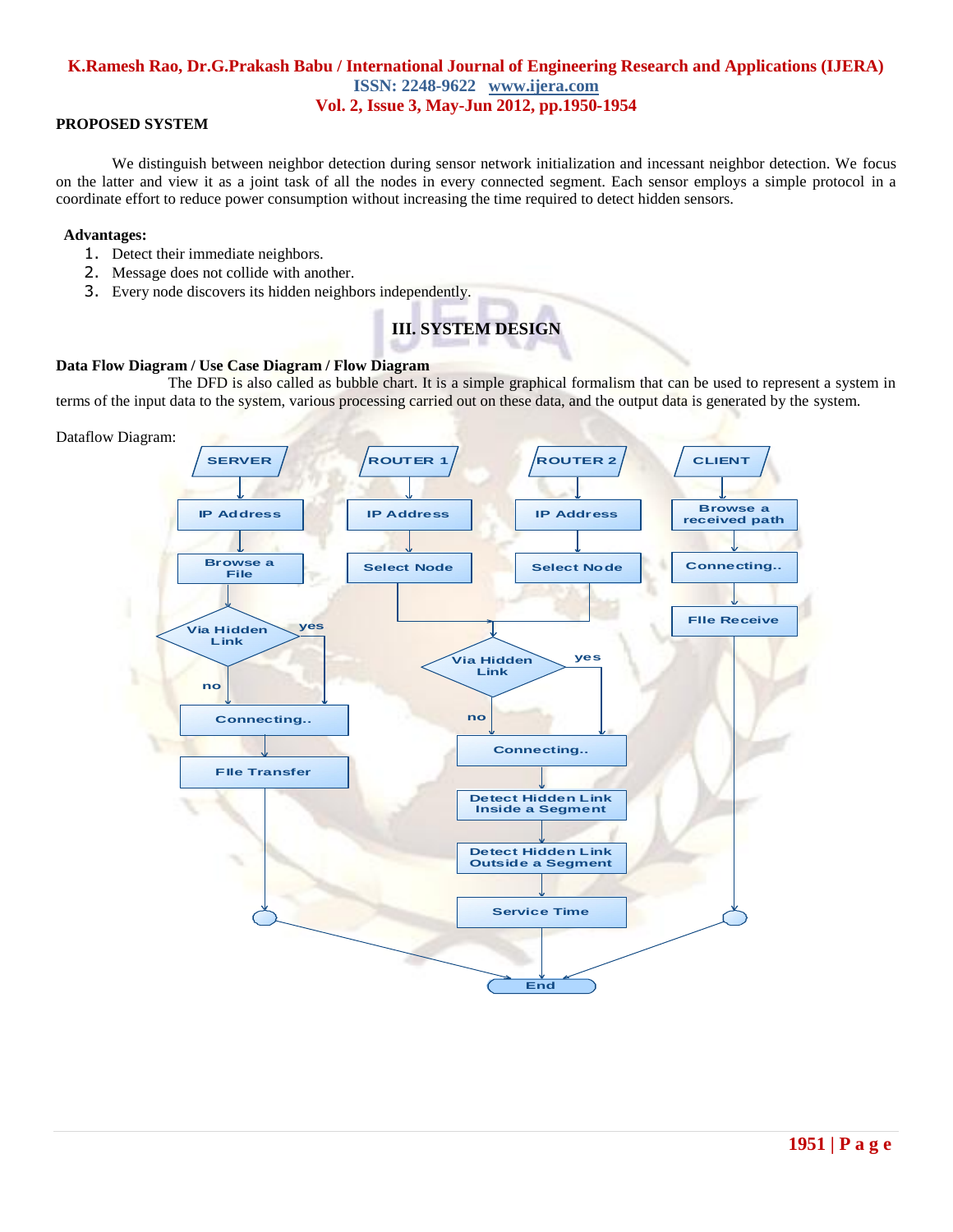Activity diagram:

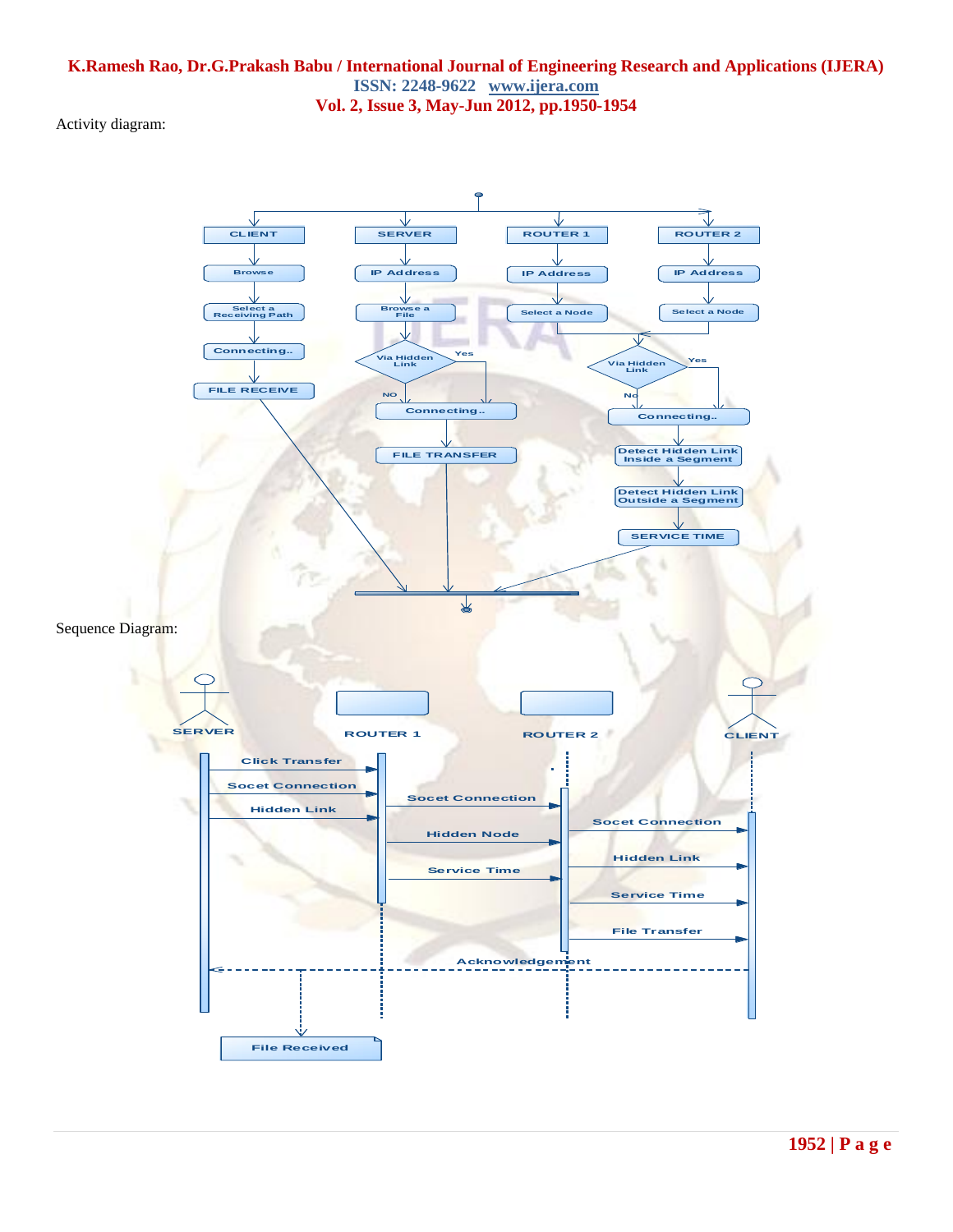Use Case Diagram:



#### **IV. IMPLEMENTATION**

Implementation is the stage of the project when the theoretical design is turned out into a working system. Thus it can be considered to be the most critical stage in achieving a successful new system and in giving the user, confidence that the new system will work and be effective.

The implementation stage involves careful planning, investigation of the existing system and it's constraints on implementation, designing of methods to achieve changeover and evaluation of changeover methods.

## **A PROFICIENT INCESSANT NEIGHBOR DETECTION ALGORITHM:**

In this section we present an algorithm for assigning HELLO message frequency to the nodes of the same segment. This algorithm is based on *detecting all hidden links inside a segment*. Namely, if a hidden node is discovered by one of its segment neighbors, it is discovered by all its other segment neighbors after a very short time. Hence, the detection of a new neighbor is viewed as a joint effort of the whole segment. One of the three methods presented in Section is used to estimate the number of nodes participating in this effort.

Suppose that node u is in initial neighbor detection state, where it wakes up every TI seconds for a period of time equal to H, and broadcasts HELLO messages. Suppose that the nodes of segment S should discover u within a time period T with probability P.

#### **Modules:**

- 1. Detecting all hidden links Inside a segment
- 2. Detecting all hidden links Outside a segment
- 3. Estimation of hidden nodes in both segments

#### **1. Hidden link participate Inside a segment:**

This scheme is invoked when a new node is discovered by one of the segment nodes. The discovering node issues a special SYNC message to all segment members, asking them to wake up and periodically broadcast a bunch of HELLO messages. This SYNC message is distributed over the already known wireless links of the segment. Thus, it is guaranteed to be received by every segment node. By having all the nodes wake up .almost at the same time. for a short period, we can ensure that every wireless link between the segment's members will be detected.